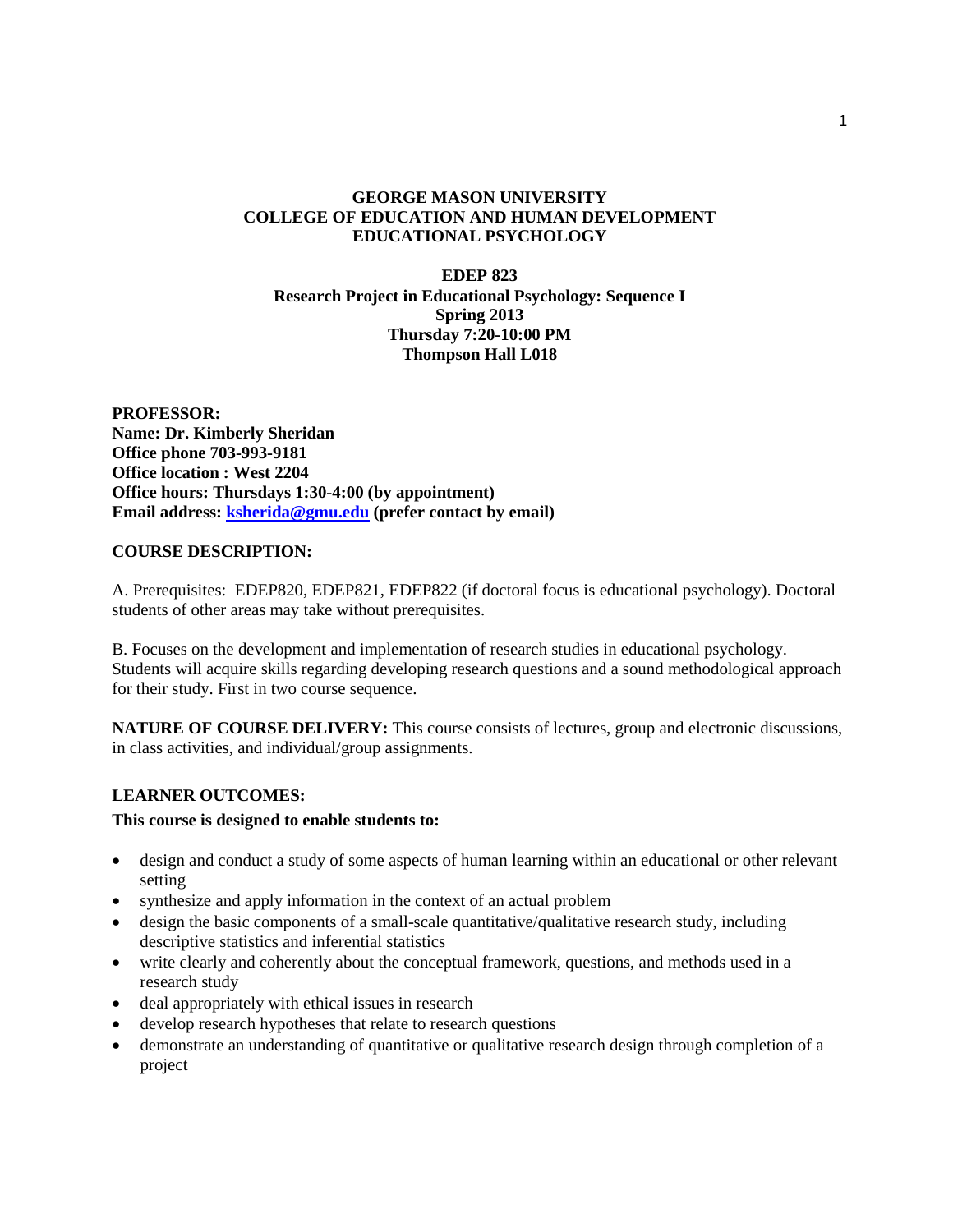- identify threats to internal and external validity in simulated studies, and their own research design
- develop and reinforce their critical thinking, oral, and writing skills

## **PROFESSIONAL STANDARDS:**

The program goals are consistent with the following Learner-Centered Psychological Principles outlined by the American Psychological Association Presidential Task Force in Education (APA, Division 15).

- Principle 1: The Nature of Learning Process
- Principle 2: Goals of the Learning Process
- Principle 3: Construction of Knowledge
- Principle 4: Strategic Thinking
- Principle 5: Thinking about Thinking
- Principle 6: Context of Learning
- Principle 7: Motivational and Emotional Influences on Learning
- Principle 8: Intrinsic Motivation to Learn
- Principle 9: Effects of Motivation on Effort
- Principle 11: Social Influences on Learning
- Principle 13: Learning and Diversity

For more information please see:

American Psychological Association (1997). Learner-Centered Psychological Principles*:* 

*Guidelines for the Teaching of Educational Psychology in Teacher Education Programs*. Retrieved October 14, 2002 from [http://www.apa.org](http://www.apa.org/)

## **REQUIRED TEXTS:**

Creswell, J. W. (2012). Educational research: Planning, conducting, and evaluating quantitative and qualitative research. Pearson Education Inc: Upper Saddle River, NJ.  $4<sup>th</sup>$  Edition. \*NOTE: Earlier editions are fine if you have purchased them for other classes.

Other required readings will be available on Blackboard or through GMU's electronic journal or book database.

## **RECOMMENDED TEXTS:**

American Psychological Association. (2009). *Publication manual of the American* 

*Psychological Association* (6<sup>th</sup> ed). Washington, DC: Author.

## **COURSE REQUIREMENTS, PERFORMANCE-BASED ASSESSMENT, AND EVALUATION CRITERIA:**

## **A. Course Requirements**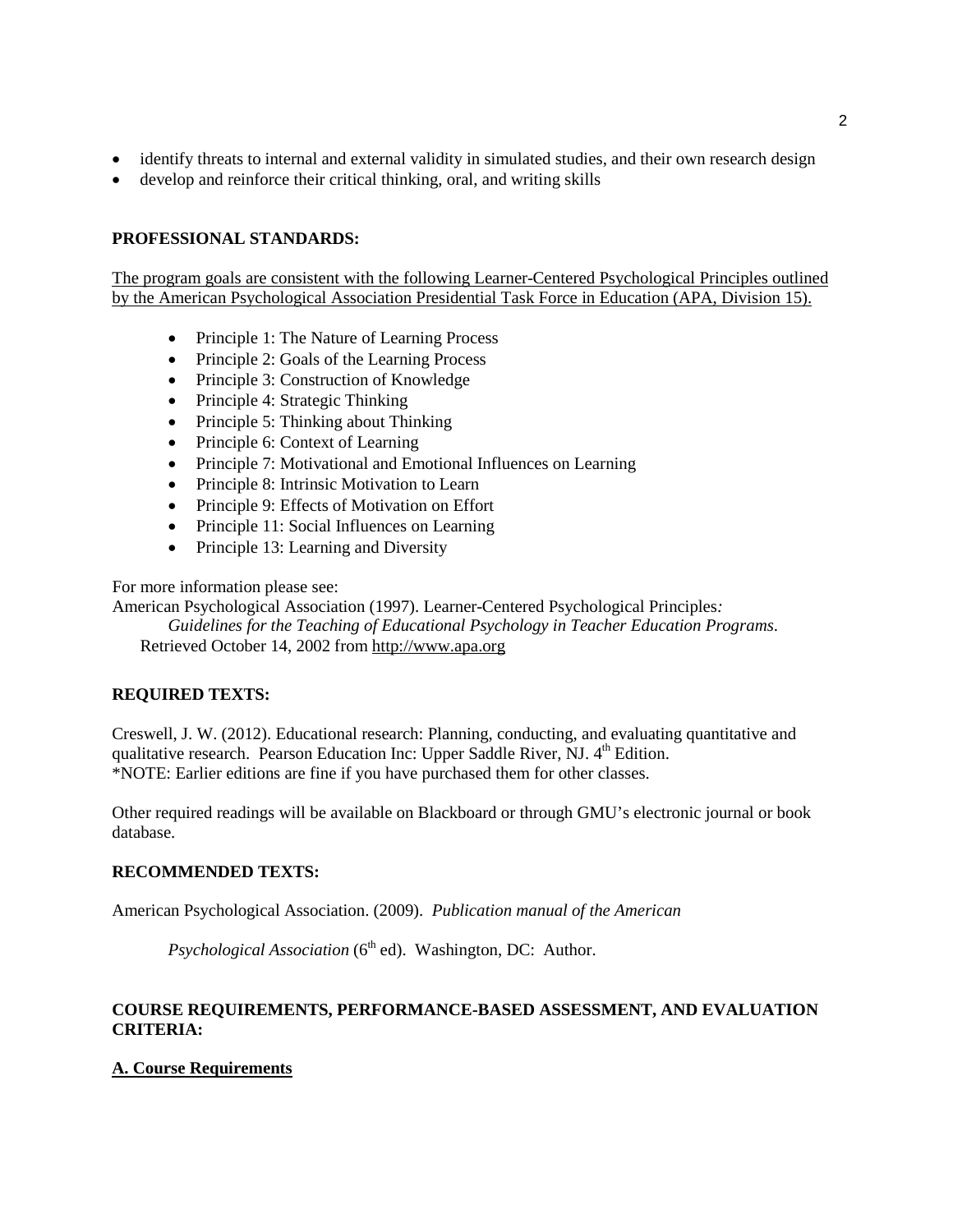It is expected that each of you will:

- 1. Read all assigned materials for the course
- 2. Critique, present/discuss assigned readings in class \*
- 3. Participate in classroom activities that reflect critical reading of materials
- 4. Write a research proposal and present in a poster session \*
- 5. Attend each class session

#### **B. Performance-based assessments**

```
Please see rubrics
```
## **C. Course Evaluation**

**1. Research Project -Sequence I:** Students will write a research proposal that focuses in a specific content area of interest. The paper should include the following sections: (1) Statement of the Problem; (2) Purpose of the Study; (3) Significance of the Study; (4) Review of Literature; (5) Questions and/or Hypotheses; (6) Design: Methods and Procedures; (7) Sample; (8) Measures; and (9) Data Collection. The research proposal will be submitted as a final term paper, and it will be presented in some final professional conference format at the end of the semester (e.g., poster, roundtable discussion, paper presentation) at the end of the semester following APA presentation guidelines. Research papers must adhere to the APA Publication Manual Guidelines.

**2. Class participation and attendance policy:** Because of the importance of lecture and discussion to your total learning experience, I wish to encourage you to both attend and participate in class regularly. Attendance, punctuality, preparation, and active contribution to small and large group efforts are essential. These elements of your behavior will reflect the professional attitude implied in the course goals and will account for 10% of your course grade. With reference to the grading scale described later in this syllabus, you will note that this percentage is equivalent to a full letter grade. Students who must miss a class must notify the instructor (preferably in advance) and are responsible for completing all assignments and readings for the next class. Late assignments will not be accepted unless a serious emergency arises and the instructor is notified promptly.

### **D. Grading Policy**

| Research Proposal/Presentation: Sequence I |                      |        |                        |                | 90 pts                 |  |  |
|--------------------------------------------|----------------------|--------|------------------------|----------------|------------------------|--|--|
| <b>Class Participation and Attendance</b>  |                      |        |                        |                | $10$ pts               |  |  |
| <b>TOTAL</b>                               |                      |        |                        |                | $100$ pts              |  |  |
| $A+$<br>$B+$                               | 98-100%<br>88 89.49% | A<br>B | 93 97.49%<br>83-87.49% | $A -$<br>$B -$ | 90-92.49%<br>80-82.49% |  |  |
| C                                          | 70 79.49%            | F      | $below 70\%$           |                |                        |  |  |

### **GMU POLICIES AND RESOURCES FOR STUDENTS**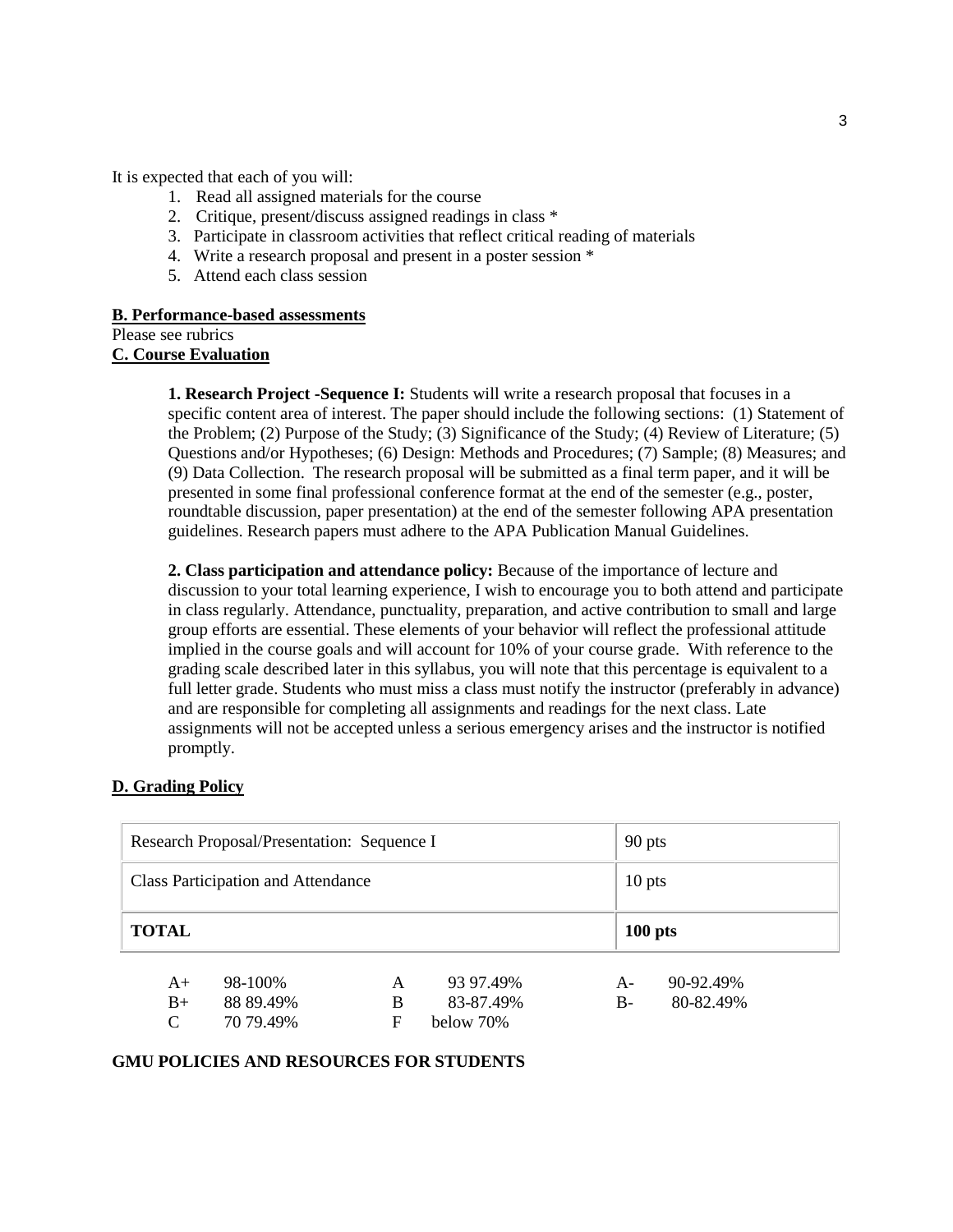a. Students must adhere to the guidelines of the George Mason University Honor Code [See**http://oai.gmu.edu/honorcode/**].

b. Students must follow the university policy for Responsible Use of Computing [See **http://universitypolicy.gmu.edu/1301gen.html**].

c. Students are responsible for the content of university communications sent to their George Mason University email account and are required to activate their account and check it regularly. All communication from the university, college, school, and program will be sent to students solely through their Mason email account.

d. The George Mason University Counseling and Psychological Services (CAPS) staff consists of professional counseling and clinical psychologists, social workers, and counselors who offer a wide range of services (e.g., individual and group counseling, workshops and outreach programs) to enhance students' personal experience and academic performance [See **http://caps.gmu.edu/**].

e. Students with disabilities who seek accommodations in a course must be registered with the George Mason University Office of Disability Services (ODS) and inform teir instructor, in writing, at the beginning of the semester [See **http://ods.gmu.edu/**].

f. Students must follow the university policy stating that all sound emitting devices shall be turned off during class unless otherwise authorized by the instructor.

g. The George Mason University Writing Center staff provides a variety of resources and services (e.g., tutoring, workshops, writing guides, handbooks) intended to support students as they work to construct and share knowledge through writing [See **http://writingcenter.gmu.edu/**].

## COLLEGE OF EDUCATION AND HUMAN DEVELOPMENT **PROFESSIONAL DISPOSITIONS**

Students are expected to exhibit professional behaviors and dispositions at all times. **CORE VALUES COMMITMENT** The College of Education & Human Development is committed to collaboration, ethical

leadership, innovation, research-based practice, and social justice. Students are expected to adhere to these principles. **http://cehd.gmu.edu/values/**

### **TENTATIVE CLASS SCHEDULE (Check Bb regularly for updates)**

### **Sequence I**

| DATE   |      | TOPIC/READING/ASSIGNMENTS<br><b>DUE</b> | II SUPPLEMENTAL READING                    |
|--------|------|-----------------------------------------|--------------------------------------------|
| Jan 24 | WK.1 | $\parallel$ Review syllabus             | American Psychological Association (2009), |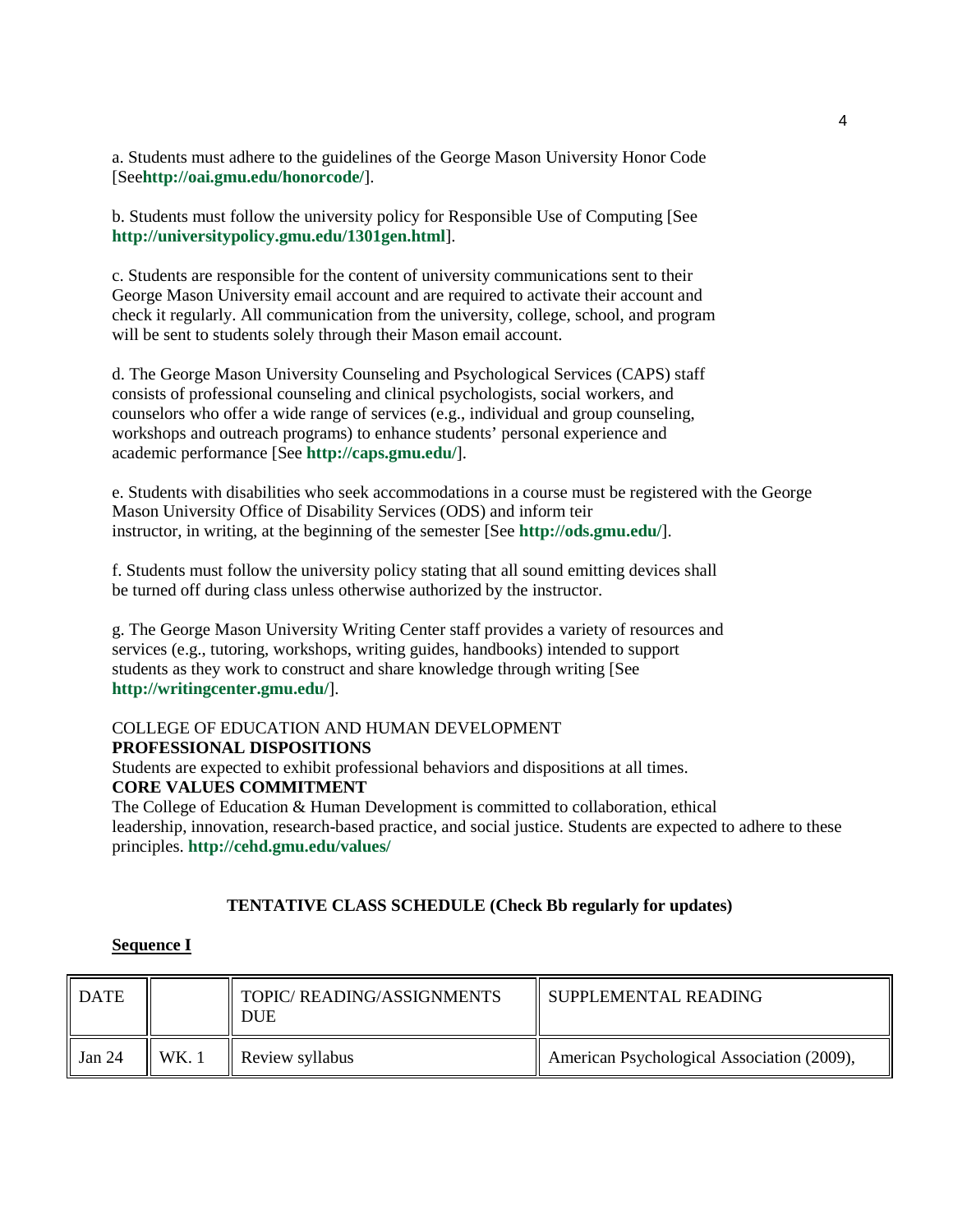|               |             | <b>Introduction and Overview</b><br>Creswell (2012) Part 1: Introduction to<br><b>Educational Research (Chapter 1)</b>                                                                                                                                                                             | Locke et. al. (1999), Wilkinson (1991)                                                  |
|---------------|-------------|----------------------------------------------------------------------------------------------------------------------------------------------------------------------------------------------------------------------------------------------------------------------------------------------------|-----------------------------------------------------------------------------------------|
| <b>Jan 31</b> | WK. 2       | Framing the Research Problem<br>Creswell (2012) Part 1: Introduction to<br>Educational Research (Chapter 1),<br>Chapter 2, Identifying a Research<br>Problem                                                                                                                                       | Wiersma (2009), Odom et al. (2005),                                                     |
| Feb 7         | WK. 3       | Conducting a Literature Review<br>Creswell(2012) Chapter 3, Reviewing the<br>Literature; Chapter 4 Specifying a<br>purpose and Research Questions or<br>Hypotheses<br>Maxwell (2006) on Bb<br>Suri & Clarke (2009)                                                                                 | Locke et al. (1999), Fitzgerald (2005),                                                 |
| Feb 14        | <b>WK.4</b> | Reviewing and Summarizing Empirical<br><b>Research Articles</b><br>Review Creswell (2012) Chapter 3<br>Review Suri & Clarke (2009)<br>Bring in draft of your literature review<br>section of your proposal to workshop                                                                             | Walberg, (1986), Girden, (2001),                                                        |
| Feb 21        | WK. 5       | Developing a Conceptual Framework<br>*Identify potential important<br>constructs/concepts in your study and<br>literature sources you are using for<br>potential definitions/approaches.<br>Consider drafting an initial concept map<br>of how these elements inter-relate<br>Maxwell (2012) on Bb | Fueyo (1997), Slavin (2003), Wahlberg (1986)<br>Charman (2000), Cronbach & Meehl (1995) |
| Feb 28        | WK. 6       | Research<br>Questions/Hypotheses/Formulations<br>Creswell (2012) Focus on Chapter 4, and<br>then skim chapters 5-9 for understanding<br>questions in context of the study.                                                                                                                         | Kerlinger (1979), Krathwohl (1988)                                                      |
| March 7       | <b>WK.7</b> | No class. Dr. Sheridan out of town<br>presenting at a conference.                                                                                                                                                                                                                                  |                                                                                         |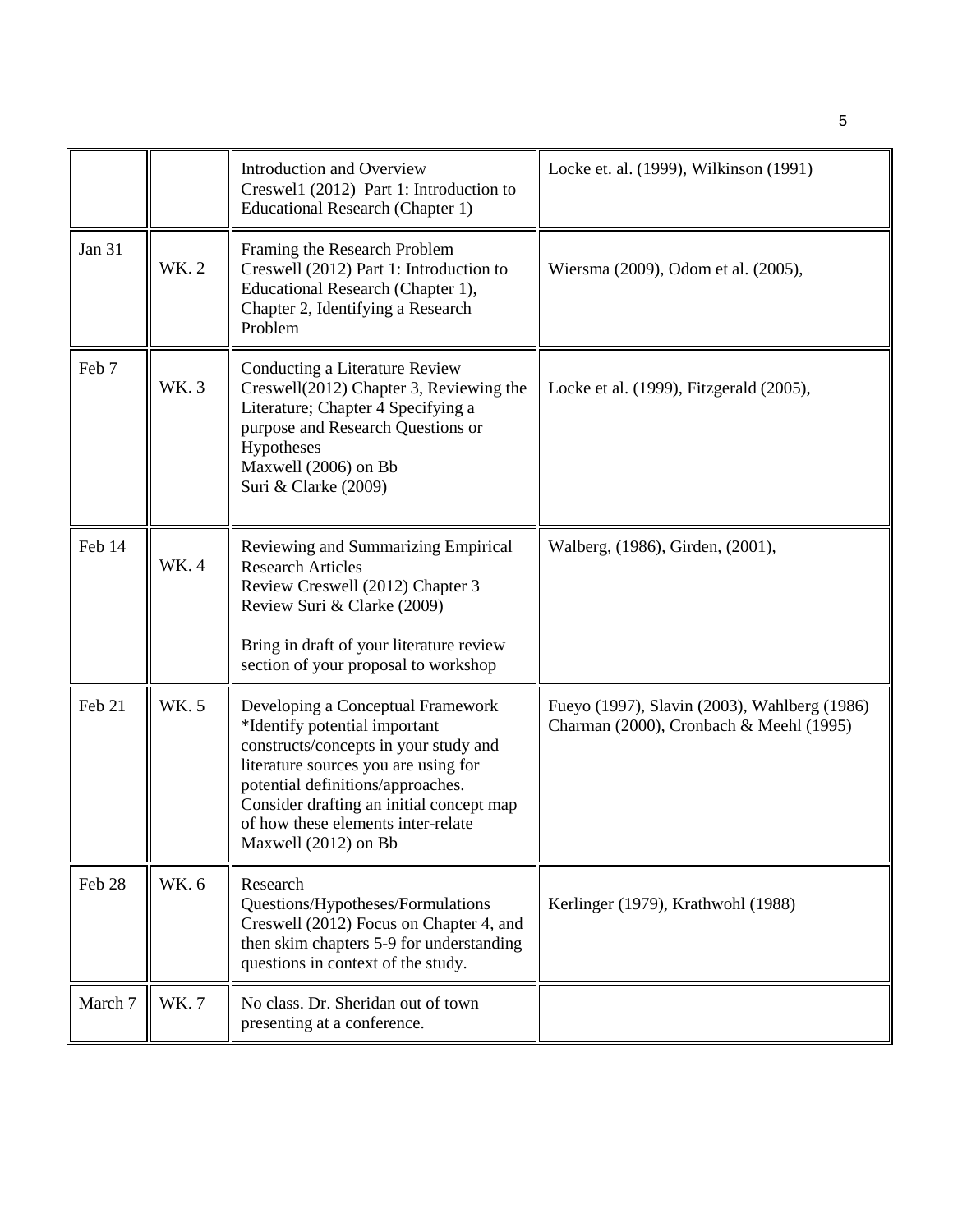| March<br>14 | WK8         | <b>SPRING BREAK</b>                                                                                                                                                                                                                                                                                                                                                                                                     |                                                                                                                                           |
|-------------|-------------|-------------------------------------------------------------------------------------------------------------------------------------------------------------------------------------------------------------------------------------------------------------------------------------------------------------------------------------------------------------------------------------------------------------------------|-------------------------------------------------------------------------------------------------------------------------------------------|
| March<br>21 | WK.9        | Research Design: Quantitative<br>Approaches<br>Creswell (2012) Review Chapters 5<br><b>Collecting Quantitative Data</b><br>Chapter 6, Analyzing and Interpreting<br>Quantitative data<br>Chapters 10-12<br>(Experimental, Correlational, and Survey<br>designs).                                                                                                                                                        | Barlow (1984), Green et. A. (1989),<br>Levin, O'Donnell, & Kratochwill, (2003).                                                           |
| March<br>28 | WK. 10      | Design of Study: Qualitative and Mixed<br>Method Approaches<br>Creswell (2012) Review Chapters 7, 8<br>Read chapters 13-17<br>(Grouded theory, ethnographic, narrative,<br>mixed methods, action research)                                                                                                                                                                                                              | Maxwell (2012), Bogdan & Biklen (2007)<br>Designed based research collective (2003)<br>Barab & Squire (2004); Denzin & Lincoln<br>(2011). |
| April 4     | <b>WK11</b> | Selecting a Sample<br>Creswell (2012) Review Chapters 5, 7<br>Plus find articles in your content area<br>and/or methodological approach and take<br>notes about their sampling strategies-<br>what they did and why they did it.<br>Upload a draft of your sample selection<br>strategy to Bb journal.                                                                                                                  | Dewaele (2005), Kerlinger, (1979)                                                                                                         |
| April 11    | WK. 12      | <b>Selecting Measures</b><br>Creswell (2012) Review Chapters 5,6,<br>10, 11, 12 for relevant information on<br>measures in various quantitative design.<br>Go to GMU's library database for:<br>Mental Measures Yearbook, Health and<br>Psychosocial Instruments, database<br>(search for instruments relevant to your<br>topic, and then do lit search for<br>reviews/uses—estimate effect size for<br>power analysis) | Cronbach & Meehl (1995) Messick (1989),<br>Jaeger, (1997)                                                                                 |
| April 18    | WK. 13      | Data Collection<br>Creswell (2012) Chapter 5,7<br>Procedures and processes                                                                                                                                                                                                                                                                                                                                              | Fontana & Frey, (1998)<br>Dewaele, (2005)                                                                                                 |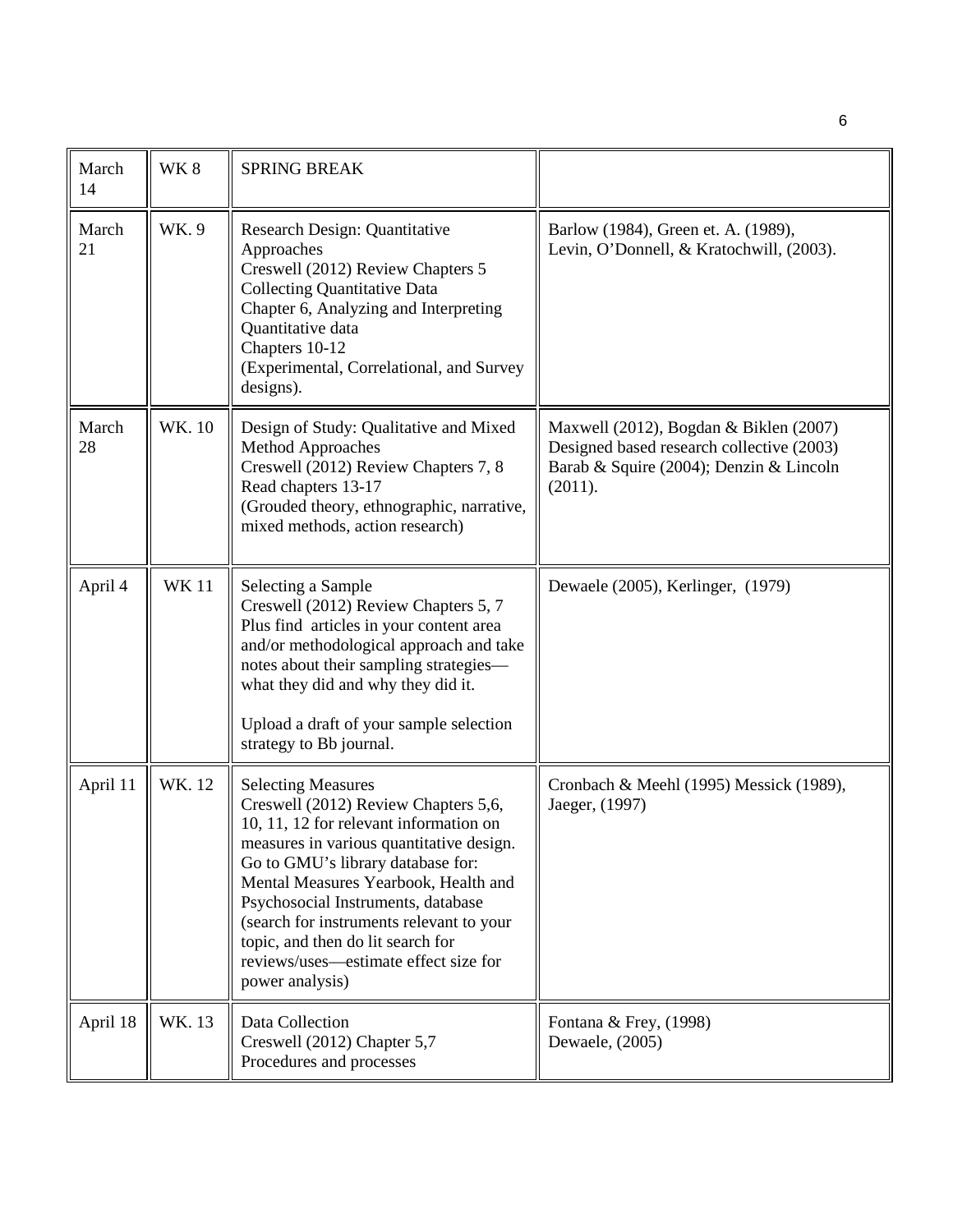|          |        | Upload draft of your methods section                                                                                                                                                                                                                                                                  |                               |
|----------|--------|-------------------------------------------------------------------------------------------------------------------------------------------------------------------------------------------------------------------------------------------------------------------------------------------------------|-------------------------------|
| April 25 | WK. 14 | Introduction to Human Subjects Review:<br>Writing an IRB proposal<br>Creswell (2012) Review relevant sections<br>of $Ch1$<br>Complete Citi training or provide<br>documentation of prior citi-training<br>Human Subjects Website at GMU,<br>Download IRB submission form and<br>draft your submission |                               |
| May 2    | WK. 15 | Proposed Analysis of Results<br>Creswell (2012) Ch 6, 8,9                                                                                                                                                                                                                                             | Heiman, (2000), Cohen, (1994) |
| May 9    | WK. 16 | Presentations                                                                                                                                                                                                                                                                                         |                               |

# RUBRIC FOR RESEARCH PAPER SEQUENCE I AND II

|                                                                      |                                                                                                                                                                                                                                                                                                                 | <b>LEVEL OF</b><br><b>PERFORMANCE</b>                                                                                                                                    |                                                                                                                                  |                                                                                                 |       |
|----------------------------------------------------------------------|-----------------------------------------------------------------------------------------------------------------------------------------------------------------------------------------------------------------------------------------------------------------------------------------------------------------|--------------------------------------------------------------------------------------------------------------------------------------------------------------------------|----------------------------------------------------------------------------------------------------------------------------------|-------------------------------------------------------------------------------------------------|-------|
| Criteria                                                             | Distinguished                                                                                                                                                                                                                                                                                                   | Proficient                                                                                                                                                               | <b>Basic</b>                                                                                                                     | $Un-$<br>satisfactory                                                                           | Score |
| Purpose &<br>Significance<br>of the Study<br>Review of<br>Literature | The student described<br>in detail the purpose<br>and significance of<br>study. The student<br>provided a complete<br>high quality literature<br>review which cites<br>relevant references,<br>cites current as well<br>as earlier research and<br>deals with relevant<br>theories or theoretical<br>frameworks | The student<br>described in detail<br>the purpose and<br>significance of<br>study. The student<br>provided a quality<br>literature review<br>citing relevant<br>research | The student<br>described in<br>detail the<br>purpose of the<br>study. The<br>student<br>provided a<br>basic literature<br>review | The student<br>was unable to<br>provide<br>purpose of<br>the study or a<br>literature<br>review |       |
| Quantitative<br>Proposals:<br>Hypothesis                             | The student clearly<br>stated a significant<br>and testable<br>hypothesis. The<br>hypothesis is<br>important enough to<br>be researched in terms                                                                                                                                                                | The student stated a<br>significant and<br>testable hypothesis.                                                                                                          | The student<br>stated a testable<br>hypothesis.                                                                                  | The student<br>was unable to<br>state a<br>hypothesis.                                          |       |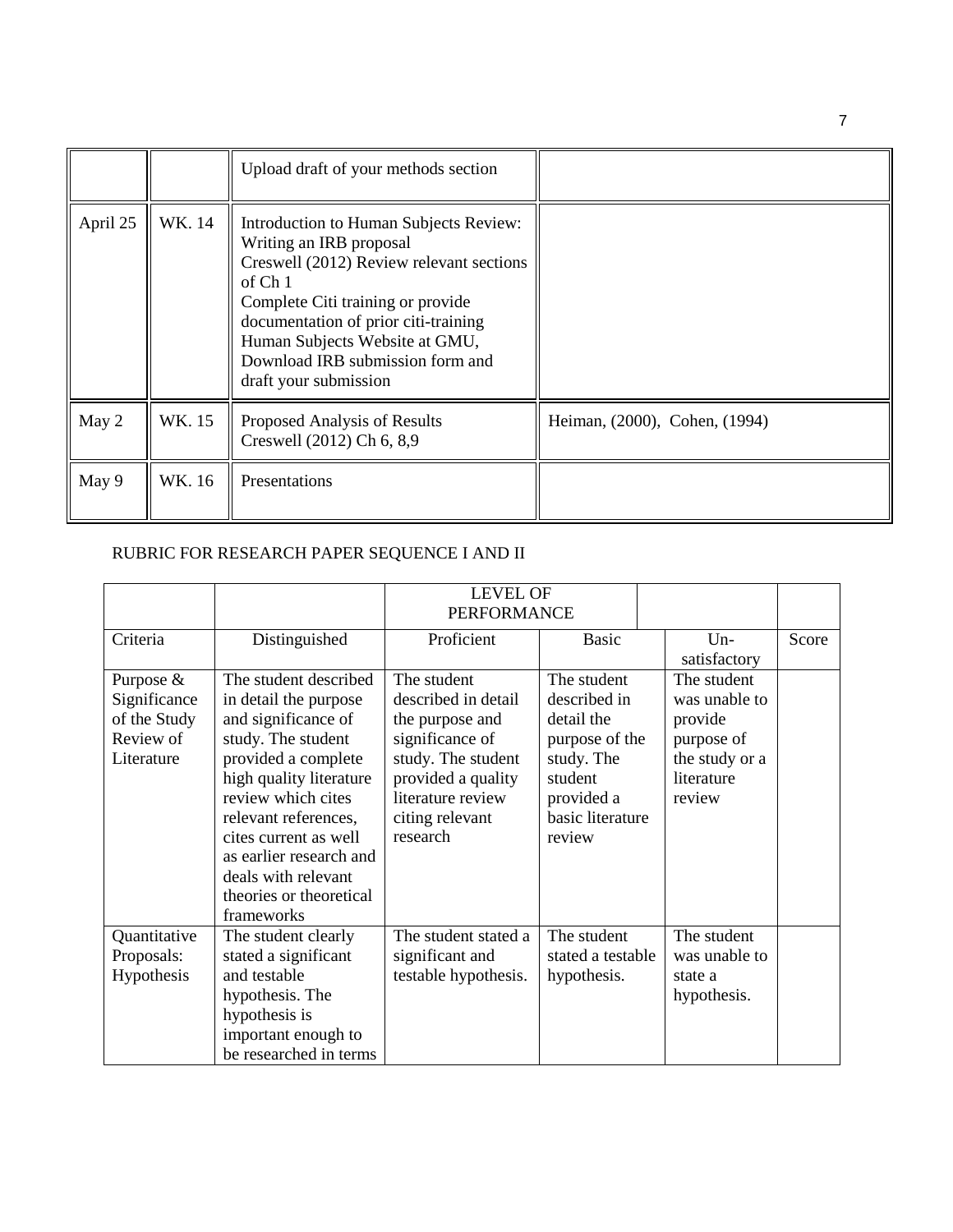|              | of its significance      |                      |                 |                |  |
|--------------|--------------------------|----------------------|-----------------|----------------|--|
|              | concerning what is       |                      |                 |                |  |
|              | already known about      |                      |                 |                |  |
|              | the areas of research    |                      |                 |                |  |
|              | and/or an existing       |                      |                 |                |  |
|              | theory or theoretical    |                      |                 |                |  |
|              | framework                |                      |                 |                |  |
| Qualitative  | The student provided     | The student          | The student     | The student    |  |
| research     | a research question      | provided a research  | provided a      | failed to      |  |
| proposals:   | well- aligned with the   | question well-       | research        | provide a      |  |
| Research     | other dimensions of      | aligned with other   | question        | research       |  |
| Questions    | the research design, a   | dimensions of the    | somewhat        | question.      |  |
|              | sufficient rationale for | research design.     | aligned to the  |                |  |
|              | choosing a particular    |                      | other           |                |  |
|              | question, and            |                      | dimensions of   |                |  |
|              | described a process      |                      | the research    |                |  |
|              | that allows for          |                      | design.         |                |  |
|              | evolution of the         |                      |                 |                |  |
|              | research question        |                      |                 |                |  |
| Methods:     | The student provided     | The student          | The student     | The student    |  |
| Quantitative | a feasible design        | provided a feasible  | provided a      | was unable to  |  |
|              | which maximizes the      | design which         | design which    | provide a      |  |
|              | reliability and validity | addresses the        | includes        | design for the |  |
|              | of the measures of       | reliability and      | design,         | study          |  |
|              | her/his variables. The   | validity of the      | procedures,     |                |  |
|              | design of the included   | measures of her/his  | sample          |                |  |
|              | design, procedures,      | variables. The       | measures.       |                |  |
|              | sample measures          | design of the study  |                 |                |  |
|              |                          | will include design, |                 |                |  |
|              |                          | procedures, sample   |                 |                |  |
|              |                          | measures             |                 |                |  |
| Methods:     | The student provided     | The student          | The student     | The student    |  |
| Qualitative  | clear and justifiable    | provided sufficient  | provided some   | failed to      |  |
|              | rationale for the        | rationale for the    | rationale for   | provide a      |  |
|              | selection of a study     | selection of the     | sample          | rationale for  |  |
|              | site/sample, an outline  | study site/sample,   | selection, data | sample         |  |
|              | of data collection       | outlined data        | collection and  | selection,     |  |
|              | procedures that are      | collection           | some outline of | data           |  |
|              | flexible and iterative,  | procedures and       | procedures and  | collection     |  |
|              | and an account of        | gave an account of   | analysis.       | and analysis.  |  |
|              | how the process of       | how the process of   |                 |                |  |
|              | analysis will be         | analysis will be     |                 |                |  |
|              | approached.              | approached.          |                 |                |  |
| Data         | The student used         | The student used     | The student     | The student    |  |
| Collection   | appropriate statistical  | appropriate          | used            | was unable to  |  |
| and Results  | techniques,              | statistical          | appropriate     | use            |  |
|              |                          | techniques or        | statistical     |                |  |
|              | descriptive,             |                      |                 | appropriate    |  |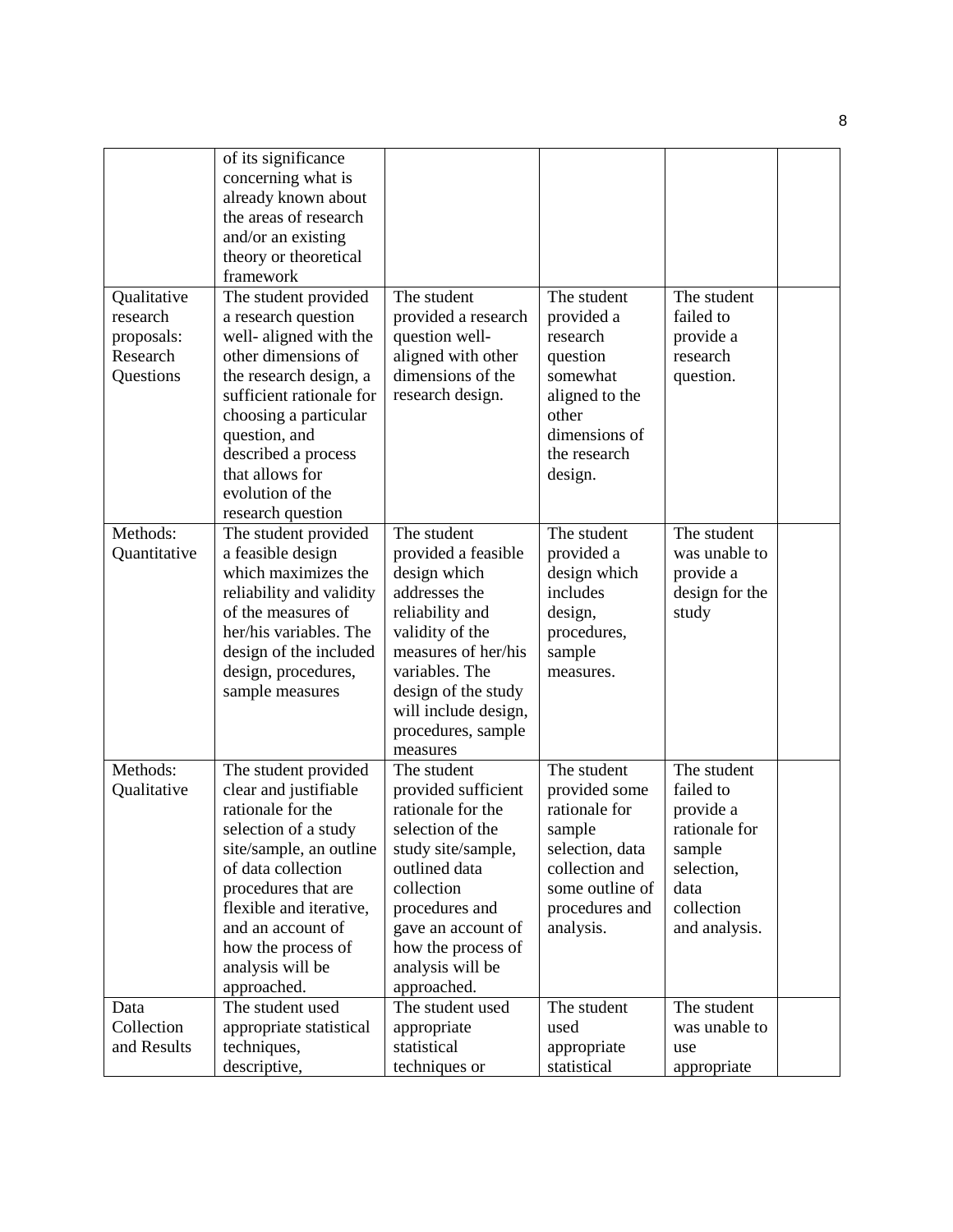|                       | inferential to analyze<br>the data (quantitative<br>research). OR the<br>student used<br>appropriate coding<br>and interpretive<br>procedures<br>(qualitative research). | qualitative analysis<br>techniques.                                                                                                         | techniques or<br>qualitative<br>analysis<br>techniques.                                                                                                                                  | statistical<br>techniques or<br>qualitative<br>analysis<br>techniques.               |  |
|-----------------------|--------------------------------------------------------------------------------------------------------------------------------------------------------------------------|---------------------------------------------------------------------------------------------------------------------------------------------|------------------------------------------------------------------------------------------------------------------------------------------------------------------------------------------|--------------------------------------------------------------------------------------|--|
| Discussion<br>Section | The student provided<br>a thorough discussion<br>which includes a<br>discussion of the<br>results, limitation and<br>future research                                     | The student<br>provided discussion<br>which includes a<br>discussion of the<br>results, limitation<br>and future research                   | The student<br>provided a<br>basic<br>discussion of<br>the results                                                                                                                       | The student<br>was unable to<br>provide a<br>thorough or<br>discussion               |  |
| Mechanics of<br>Paper | The student provided<br>a well written<br>research papers which<br>adhered to the APA<br><b>Publication Manual</b><br>Guidelines.                                        | The student<br>provided an<br>average written<br>research papers<br>which adhered to<br>the APA<br><b>Publication Manual</b><br>Guidelines. | The student<br>provided a<br>research paper<br>which missed<br>several vital<br>elements of a<br>research paper<br>outlined in the<br><b>APA</b><br>Publication<br>Manual<br>Guidelines. | The student<br>was unable to<br>provide a<br>final draft of<br>the research<br>paper |  |
| Poster<br>Session     | The student provided<br>an excellent poster<br>presentation that<br>adhered to the APA<br><b>Publication Manual</b><br>Guidelines.                                       | The student<br>provided a poster<br>presentation that<br>adhered to the APA<br><b>Publication Manual</b><br>Guidelines.                     | The student<br>provided a<br>poster<br>presentation<br>that was<br>missing several<br>key elements                                                                                       | The student<br>was unable to<br>construct a<br>poster<br>presentation                |  |

9

Reading List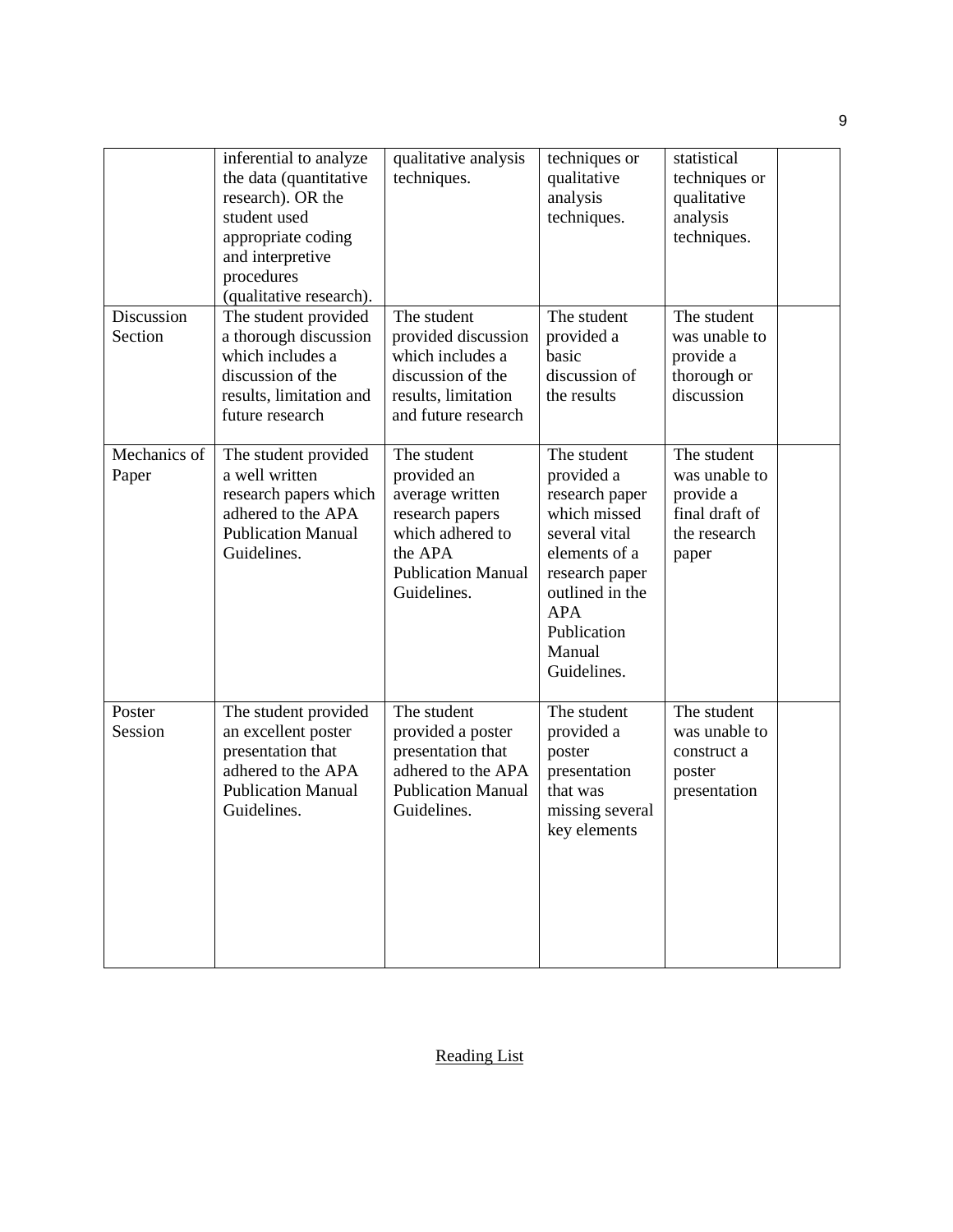- American Psychological Association. (2009). *Publication manual of the American Psychological Association* (6<sup>th</sup> ed). Washington, DC: Author.
- Barab, S., & Squire, K. (2004). Design-based research: Putting a stake in the ground. *Journal of the Learning Sciences*, *13*(1), 1–14. doi:doi:10.1207/s15327809jls1301\_1
- Barlow, D.H., & Hersen, M. (1984). *Single case experimental designs: Strategies for studying behavior change.* New York: Pergamon.
- Bogdan, R. & Biklen, S. (2007). *Qualitative research for education: An introduction to theory and methods* (5th ed.). Needham Heights, MA: Allyn & Bacon.
- Charman, K. (2000). Grounded theory: Objective and constructivist methods. In N. K. Denzin & Y.S. Lincoln (Eds.), *Handbook of qualitative research* (2<sup>nd</sup> ed., pp.509-535). Thousand Oaks, CA: Sage.
- Cronbach, L.J., & Meehl, P.E. (1995). Construct validity in psychological tests. *Psychological Bulletin, 52*(4), 281-302.
- Cohen, J. (1994). The earth is round (p < .05). *American Psychologist, 49*, 997-1004.
- Denzin, N. & Lincoln, Y. (2011). The SAGE Handbook of qualitative research (4<sup>th</sup> ed.). Thousand Oaks, CA: Sage.
- Dewaele, J. (2005). Questionnaires in second language research, construction, administration and processing. *International Journal of Bilingual Education & Bilingualism, 8*(1), 98-99.
- Fitzgerald, S. M., Rumrill, Jr., P. D. (2005). Quantitative alternatives to narrative reviews for understanding existing research literature. *Work: Journal of Prevention, Assessment & Rehabilitation*, 24(3), 317-323.
- Fontana, A., & Frey, J.H. (1998). Interviewing: The art of science. In N.K. Denzin & Y.S. Lincoln (Eds.), *Collecting and Interpreting qualitative research* (pp.47-78). Thousand Oaks, CA: Sage Publications, Inc.
- Fueyo, V., & Koorland, M.A. (1997). Teacher as researcher: A synonym for professionalism. *Journal of Teacher Education, 48*(5), 336-344.
- Girden, E.R. (2001). *Evaluating research articles from start to finish* (2<sup>nd</sup> ed). Thousand Oaks, CA: Sage.
- Green, J.C., Caracelli, V.J., & Graham, W.F. (1989). Toward a conceptual framework for mixedmethod evaluation designs. *Educational Evaluation and Policy Analysis, 11*, 255-274.

Heiman, G.W. (2000). Basic statistics for the behavioral sciences. Boston: Houghton Mifflin.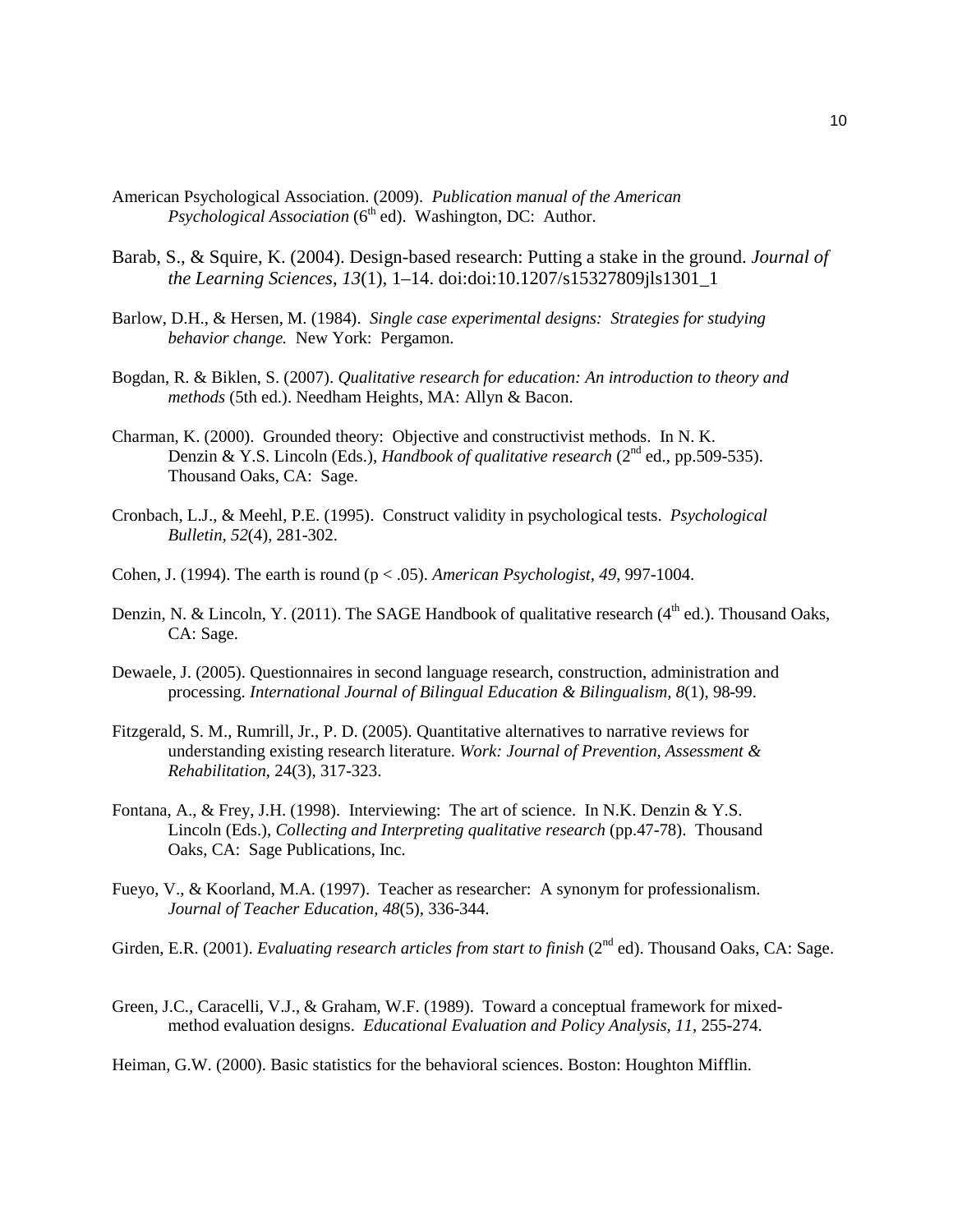- Jaeger, R. M. (1997). *Survey research methods in education*. In R. M. Jaeger (Ed.), Complementary methods for research in education (2nd ed., pp. 449-476). Washington, DC: American Educational Research Association.
- Kerlinger, F. N. (1979). *Behavioral research: A conceptual approach.* New York: Holt, Rinehart & Winston.
- Krathwohl, D. R. (1988). *How to prepare a research proposal: Guidelines for funding and Dissertations in the social and behavioral sciences.* Syracuse, NY: Syracuse University Press.
- Levin, J.R., O'Donnell, A.M., & Kratochwill, T.R. (2003). Educational/psychological intervention research. In W.M. Reynolds & G.E. Miller (Eds.), *Handbook of psychology* (pp. 557-581). Hoboken, NJ: Wiley.
- Locke, L.F., Spirduso, W.W., & Silverman, J.J. (1999). *Proposals that work: A guide for planning dissertations and grant proposals* (4<sup>th</sup> ed.). Thousand Oaks, CA: Sage Publications, Inc.
- Maxwell, J. A. (2006). Literature Reviews of, and for, Educational Research: A Commentary on Boote and Beile's "Scholars Before Researchers."
- Maxwell, J. A. (2012). Qualitative research design: An interactive approach  $(4<sup>th</sup>$  ed). Thousand Oaks, CA: Sage Publications.
- Messick, S. (1989). Validity. In R.L. Linn (Ed.), *Educational measurement*. (3<sup>rd</sup> ed., pp.13-103) Washington, DC: American Council on Education and the National Council on Measurement in Education.
- Odom, S. L. Brantlinger, E., Gersten, R. (2005). Research in special education: Scientific methods and evidence-based practices. *Exceptional Children, 71*(2), 137-148.
- Slavin, R.E. (2003). A reader's guide to scientifically based research. *Educational Leadership, 60*(5), 12-16.
- Suri, H., & Clarke, D. (2009). Advancements in Research Synthesis Methods: From a Methodologically Inclusive Perspective. *Review of Educational Research*, *79*(1), 395–430. doi:DOI: 10.3102/0034654308326349
- Walberg, H.J. (1986). Synthesis of research on teaching. In M. Wittrock (Ed.). *Handbook of research on teaching* (3<sup>rd</sup> ed., pp.214-229). New York: Macmillan.
- Wiersma, W. & Jurs, S. G. (2009). *Research methods in education: An introduction (9<sup>th</sup> ed.)* Boston: Allyn and Bacon.

Wilkinson, A.M. (1991). *The scientist's handbook for writing papers and dissertations.*